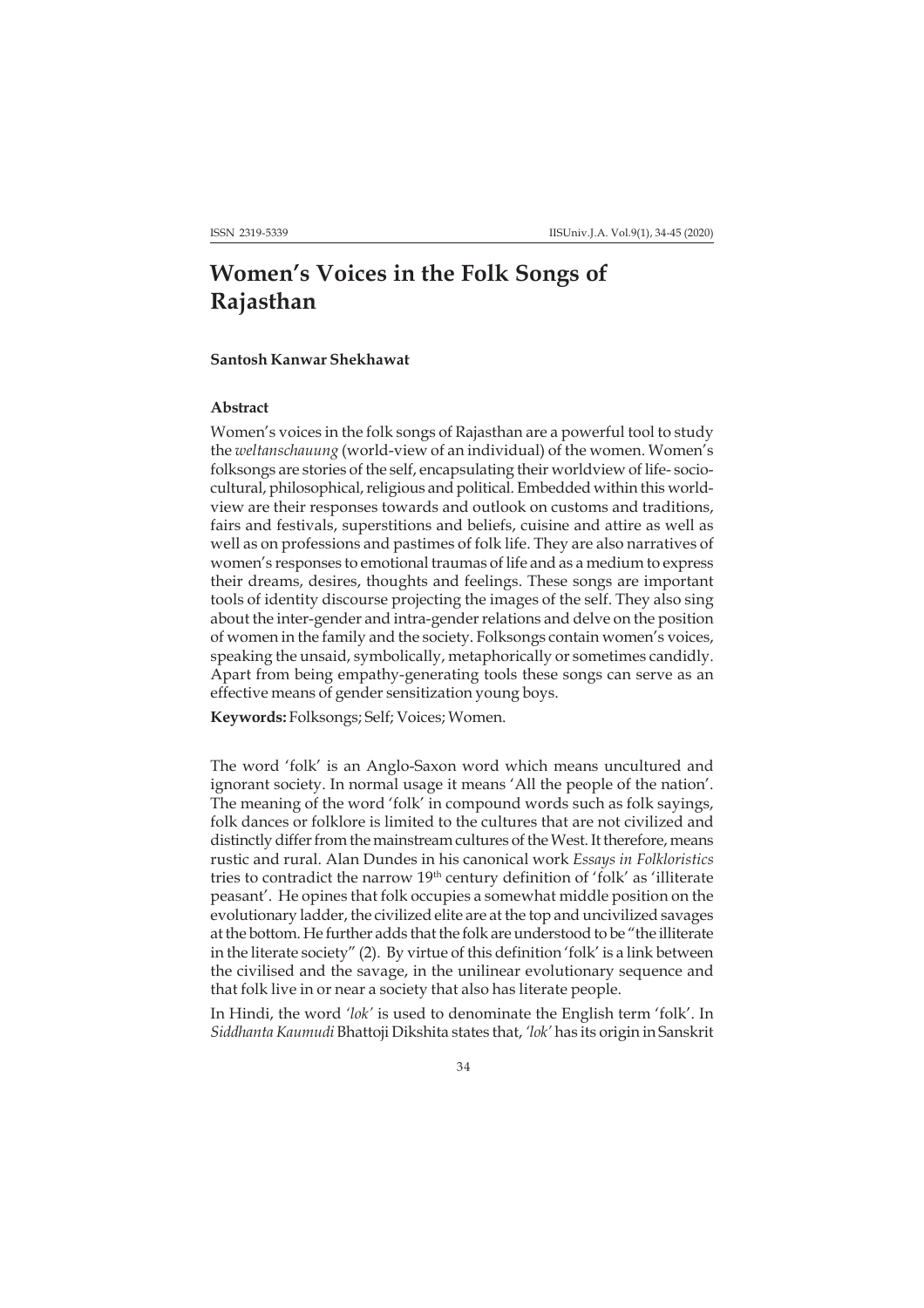*dhatu 'Lokdarshane'*, which means 'to see'. *Lok* therefore, means 'one who sees', suggesting the entire community of people who perform the act of seeing. In *Rigveda*, *Upanishads*, the *Bhagwat Gita*, Panini's *Asthadhayi*, Varruchi's *Vartiko* and Bharat Muni's *Natyashastra* the word *'Lok'* features at several places to mean 'common people'. It also finds mention in Ashoka's inscription to mean 'the welfare of the people'. Kunj Bihari Das observes, "As a literary epithet it is used to mean the people that live in more or less primitive condition outside the sphere of sophisticated influence" (15).

Till the first half of the 19th century, the word 'popular antiquities' meaning 'popular among masses' was used to describe the text dealing with the life of 'general public'. In 1846, the renowned English archaeologist William John Thoms coined the term 'Folklore' and it was hailed and immediately accepted.

The folklore of Rajasthan chiefly comprises of the oral literary folk tradition. It includes- *Lok Geet* (folk songs), *Lok Gatha* (folk ballads), *Lok Katha* (folk tales), *Lok Natya* (folk plays), *Lok Subhashita* (folk sayings) and *Okhanas* (proverbial sayings). *Lok Geet* or the folk songs are the spontaneous uttering's of the masses, therefore, more than any other genre they reflect the different aspects of the folk life. Mahatma Gandhi labels the folksongs as 'the sentinel of the culture' and Lala Lajpat Rai calls them 'invaluable treasure of the history of our progress'. A fine sketch of folk society and culture of Rajasthan can be drawn on the basis of the study of these songs. They delineate dexterously the picture of contemporary political order, trade, agriculture, *haat-bazaar* (local trade market), art and architecture, flora and fauna, geography, climate, season cycle, games and sports and capture a snapshot of the socio-cultural milieu. More particularly, the women's voices in the folk songs of Rajasthan are a powerful tool to study the *weltanschauung* of the women.

The folksongs need to be studied in the light of Ramanujan's theory of 'Alternative/Counter Traditions' (9) and 'Genders are Genres' (446). He observes, "Indian traditions are organized as a pan Indian Sanskritic Great Tradition and many local Little Traditions". He alternately calls the great traditions as *marga* (elite) and little traditions as *desi* (local). The little traditions, he remarks are pluralistic, comprising of the Bhakti, the Buddhist, the Jain, the Tantra, the Tribal and the Folklore. Further, he opines that these local traditions are responses to the previous and surrounding traditions (7-8). Hence, there is a continuum between the two kinds of traditions and that local traditions are counter narratives which subvert the ideas, canons and meanings established by the earlier texts. The oral folk traditions are therefore alternative to and autonomous from the classical tradition. In the light of counter traditions, women's voices in folksongs offer iconoclastic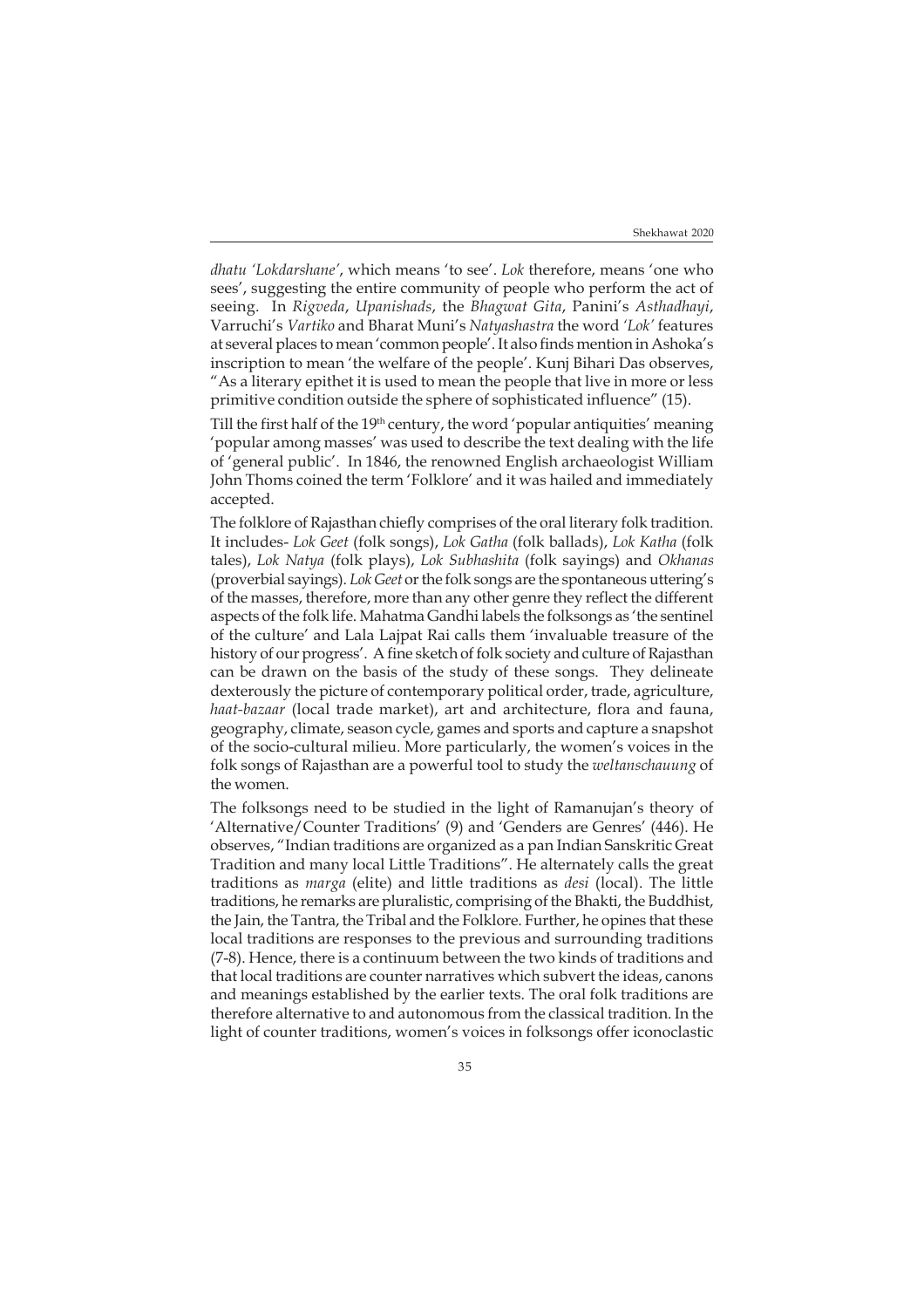ideas regarding images of women as portrayed in their classical counterparts. The ideal godly images of women of classical conventions are replaced with the realistic flesh and blood images of women with faults and flaws in character.

The concept of 'Genders are genres' derives from the context sensitivity of texts. The meanings of texts depend upon variants such as the telling (domestic/public), the teller (women/men), and the culture of which the text is a part. The same song may convey different meanings in a domestic or a public performance or when sung by men or women. The domestic renditions of folksongs by women are more personalized and emotive compared to the public renditions or when sung by men, which chiefly aim at providing aesthetic pleasure. Unlike men's songs, which represent women as objects of desire or as dutiful and submissive mothers, sisters, wives or daughters, the women's songs express both, the positive and negative aspects of their psyche. Women have not only expressed the feelings of love, separation, attachment, detachment, dedication, compassion, care, hope, delight and pride but also sang of the passions of fear, anxiety, anger, envy, concern, hatred, etc. The women's songs are, therefore, more faithful in the representation of women in comparison to men's songs. Women's folksongs are therefore, in the language of poetics, women's voices, which under the catalyst called stress transform their *bhavas* (natural feeling) into *rasas* (the essence of feelings).

The Kantian universal contexts of time and space do not hold true to women's folksongs. Indian culture is context sensitive; this context sensitivity is reflected in women's folksongs also. Same song may render different meanings based on time and space of renditions. In the Indian philosophical tradition, landscape is believed to have mood and character and so is time designated as *shubh* (auspicious) or *ashubh* (inauspicious) according to calendrical *tithis* (dates). This brings in the notion of *ritusatmya* or 'the appropriateness of season' in the context of women's folksongs. Ritusatmya implies the order of events with respect to time and space. The folksongs reflect the *ritusatmyata* of the life and thoughts of women. The folksongs portray that the emotions of women are governed by time and space. *Sawaan* (rainy season) triggers the erotic; *Vaisakha* (April-May) inspires religious feelings. The 'well', an otherwise secular space as a source of water, becomes a sacred space for women in ritualistic performances; sociologically it becomes an agora for women to discuss the family and village politics and when in company of their lovers it transforms into a romantic space.

Women's folksongs are stories of the self, encapsulating their worldview of life - socio-cultural, philosophical, religious and political. Embedded within this world-view are their responses towards and outlook on customs and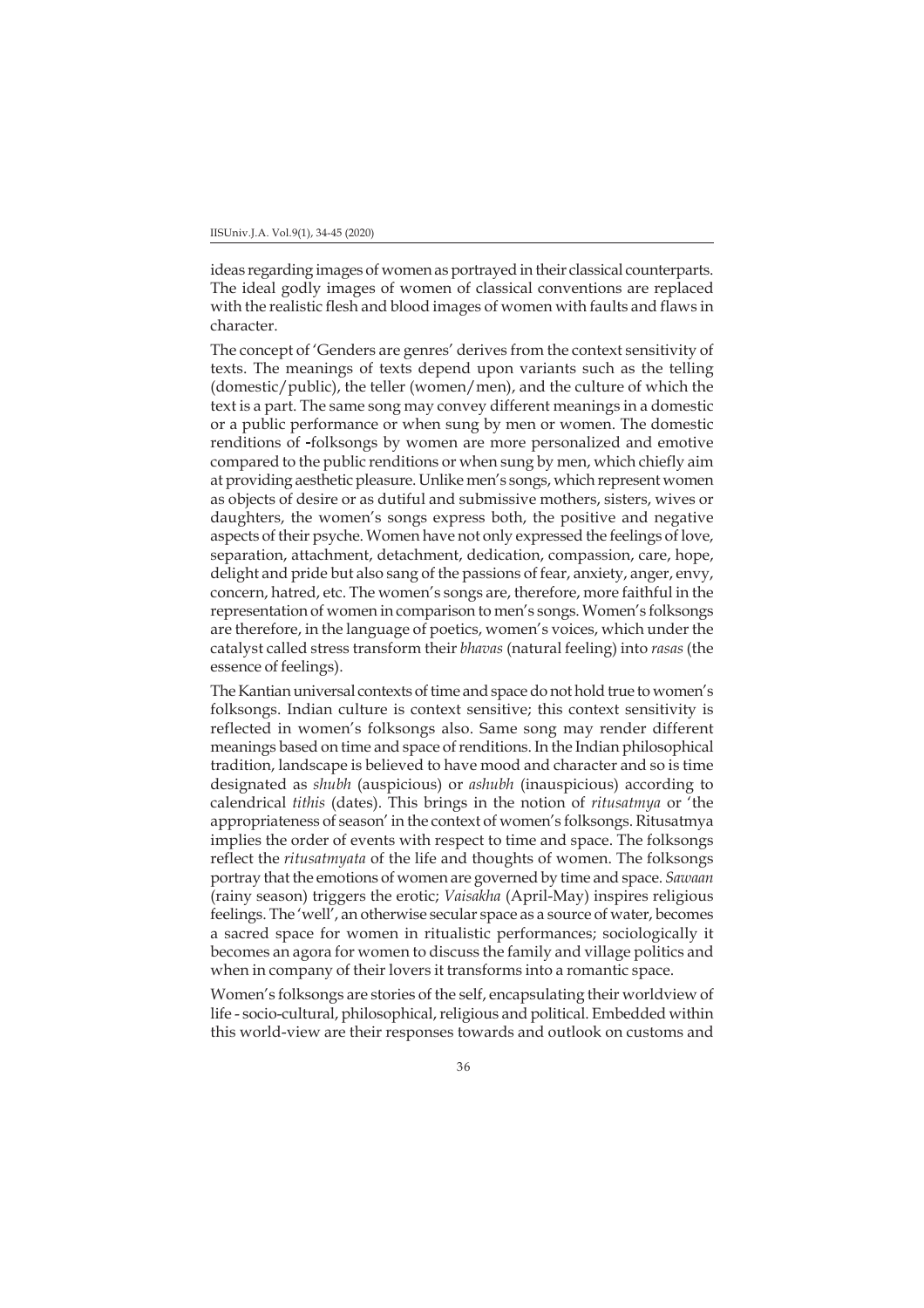traditions, fairs and festivals, superstitions and beliefs, cuisine and attire as well as well as on professions and pastimes of folk life. They are also narratives of women's responses to emotional traumas of life and as a medium to express their dreams, desires, thoughts and feelings. These songs are important tools of identity discourse projecting images of the self. They also sing about the inter-gender and intra-gender relations and delve on the position of women in the family and the society. Folksongs have women's voices, speaking the unsaid, symbolically, metaphorically or sometimes candidly.

The Hindu way of life lays emphasis on sixteen *Samskars* or sacraments beginning with *garbhaadhan samskar* (conception) and culminating into *antim-samskar* (last-rite). There are songs corresponding to each one of these *sanskaars*- birth, death, sacred thread, wedding and so on. Songs like *Naarangi, Jachcha, Peepli, Suraj Pujna, Badhavo, Vinaya,* etc. are songs of this category. These songs are usually sung by women in the company of family and neighbourhood women. These songs not only present the outlook of women on the sixteen sacraments of life but also probe into the deeper recesses of women's mind and heart. A *Badhavo* (song of celebration) sung on the occasion of childbirth, sings of the empowered identity that she earns by her power of procreation and motherhood:

Kin ghar gaaven sundar gauri halroji.

Moto ji sahar nee nagar aee anjar

Ghar ghar gaaven Maruji haalroji

Laevae sundar gauri mharo naam ae

*Goth bakhane mhare baaproji* (Chundawat *Rajasthan ke Sanskritic Lokgeet* 54).

("In whose house are the songs of birth being sung (asks the husband), it is a big town and so women keep singing from house to house (answers the wife); my beautiful wife they are mentioning my name and praising the clan of my father (says husband).")

This song is a dialogue between a husband his wife. The co-wife has given birth to a son and the women are singing birth songs in praise of the wife who has borne an heir to her husband. This song brings out that motherhood strengthens the position of women in the family and in the society, and to enjoy favours of their husband women need to bear children, more particularly sons. Similarly, there are innumerable folksongs associated with the rituals performed during the marriage ceremony. *Vinayak, Badhavo, Mayro, Bindi, Kasthuri, Sevro, Ghodi, Fera, Bano, Vani*, etc. are connected with the various rituals of *Vivah Samskar* (marriage ceremony). One such song presents women's outlook on man-nature relationship. Indian philosophical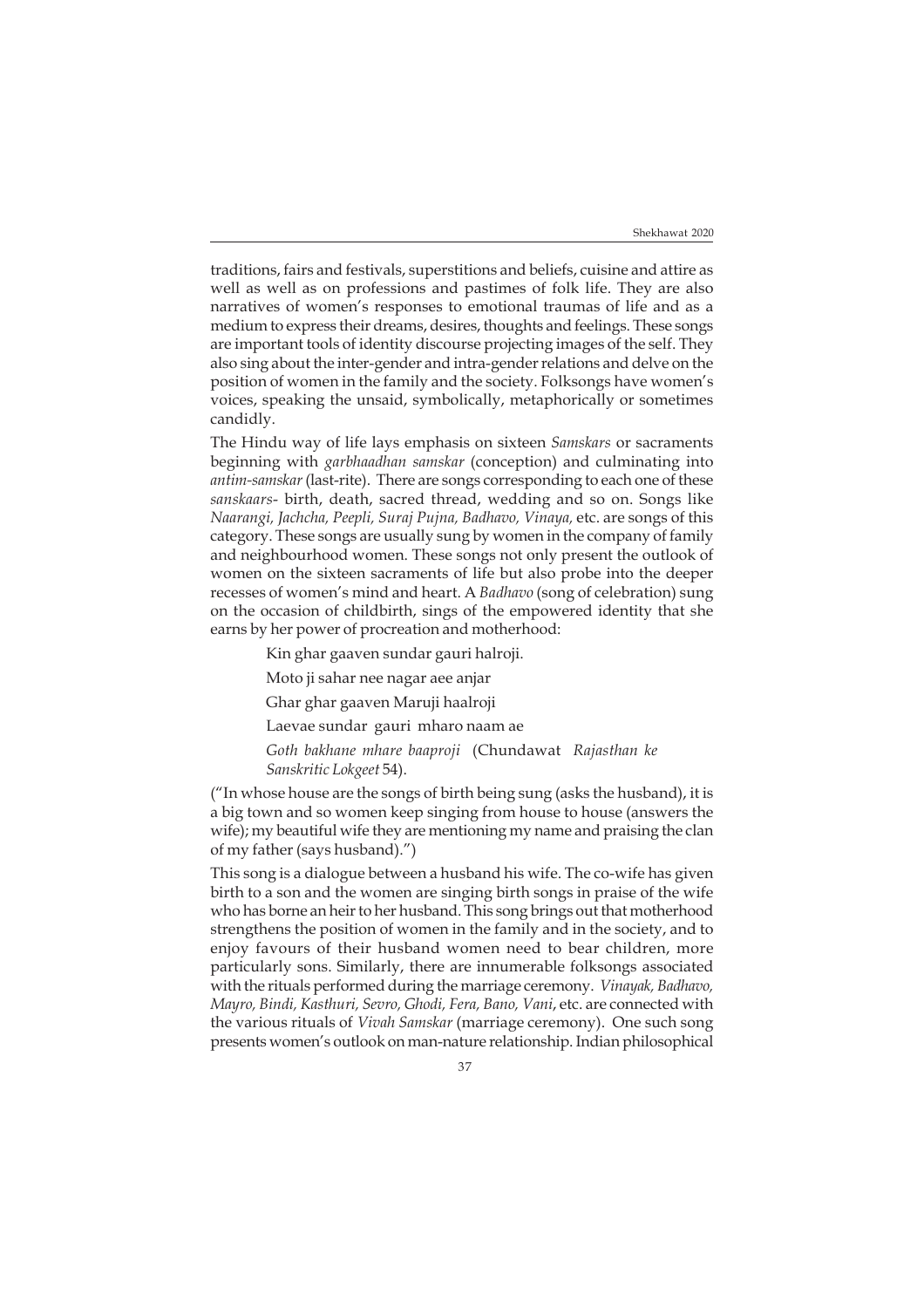concept of *prakriti-puruush*, (Mother Nature and the universal cosmic male) designates feminine attributes to nature. Therefore, women share kinship with nature and this relation is presented through a folk song in which a lady invites various components of nature to attend the wedding ceremony of her son, just as friends and relatives are invited:

> Mhare raja hariyasa dungra ne nuvatiya Mhare raja toran thamb le gharaaviya Mhare raja Pechola jsyosagar nuvtiya Mhare raja neersanjovanjogo *Mhare beladiya ghar chaviyo* (Chundawat *Rajasthan ke Sanskritic Lokgeet 72*).

(I have invited the green mountains, they shall bring *tooran and thamb* (the wooden articles used in marriage ritual); I have invited Lake Pichola, it is capable of bringing water. The creepers have spread in my house.)

Similarly, through a song, the singer heaps praises on her husband's country (village) in Mewar:

Mhe to vari ji thara desh ne

Jhathe neepaje bajri ro punkh

Mhe to dal dal randhu khichado

*Jeemavu mharo so parvar* (Chundawat *Rajasthan ke Sanskritic Lok Geet* 1).

(Blessed is your land which produces *bajra* (pearl millet); I grind bajra to cook *khichada* (porridge). I serve it to my whole family.)

Rajasthan is a land of festivals.The *Gangour, Teej, Akhateej, Chouth, Goganavmi, Sheetla Saptmi, Ramdev Jayanti, Shivratri, Ramnavmi*, *Rakhabandhan* etc. are some the popular local calendrical festivals of Rajasthan, in addition to the pan-Indian festivals - Diwali and Holi. Each festival has corresponding songs, which are sung melodiously by women in chorus. Most of these festivals are associated with the folk belief system and hence are ritualistic in nature. Their religious significance is gender neutral but at semiotic level they reveal the female psyche and women's worldview regarding various dimensions of life. Through the songs of Holi, the women sing of the abundance of the spring season. Symbolically, it represents the richness and warmth of interpersonal relations. *Dhamal* and *Rasiya* group of songs accompanied with the beats of *Chang* and *Dhaf* (membranophone musical instruments) add romantic fervour to the Holi festival:

Gauri ra badan pe kun maari pichkari, moy batao.

*Chadta jovan pe kun maari pichkari? Moy batao* (Menaria *Rajasthani Lokgeet* 48).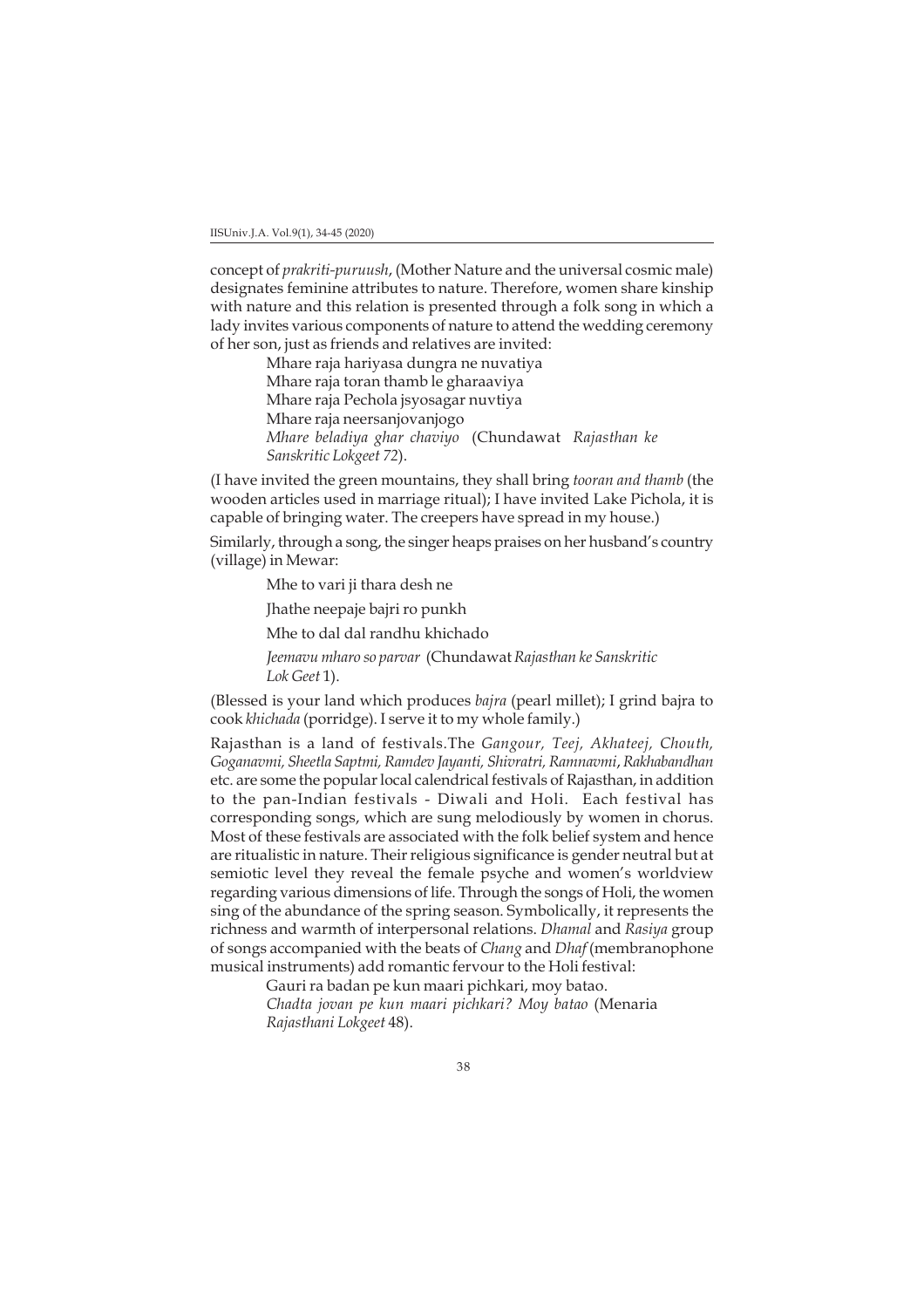(Who hit with water gun on Gauri's (beloved) body, tell me. Who hit with water gun the blooming youth, tell me.)

Songs of *Teej* and *Gangour* capture conjugal love and happiness; the maidens worship Gauri-Shiva and seek their blessing:

Baaya pujan poojasyaa ke kaae var maang rahi,

*Main to sasu Jasoda, ek Kisan var maang rahi* (Ramsingh *Rajasthani Lokgeet* 44).

(What boon do the maidens worshipping lord Shiva and Goddess Gauri seek, I ask for a mother-in-law like Yashoda and a husband like Krishna.)

Lord Krishna represents the ideal lover of the Indian mythology and every maiden desires to wed a man as loving as Krishna. Women invoke Gods to seek blessings for an ideal husband and a caring mother-in-law as postmarriage these relations become the fulcrum of her life.

Women are generally thought to be more religious-minded and superstitious. They observe more austerities and, fasts more frequently, and their belief in folk deities is more deeply grounded compared to men. There are songs depicting the beliefs in demons-ghosts, *tantra-mantra* (enchantments), goodill omen, dream-intuitions and superstitions. A folksong expresses women's fears of demonic supernatural powers:

Doy-doy kaniya ler Bhanwarji ger naachba chalya,

Ghara thari parniyodi oolambiya jhara re dhere naach,

*Daakaniya dakray re dhere naach* (Jagmal Singh *Rajasthan ke Tyohaar Geet* 100).

(The husband is in all festive moods as he dances merrily but the wife is worried for she believes that the ogress may victimize her handsome husband.)

These fears have a psychological grounding. Those were the times when the causes of many diseases and ailments were unknown to the folks, the reasons for which were attributed to supernatural powers and hence a firm belief in pacifying and calming them through rituals, worship or sacrifices. Such songs substantiate the common folk belief that illness, diseases and natural disasters are caused due to divine wrath, which they try to pacify through worship.

The deeply rooted beliefs in miraculous acts of *lok devtas* (folk deities) like *Pabuji, Gogaji, Panraji, Tejaji, Ramdevji, Jambhoji, Karnimata, Jeevanmat,* etc, have been elaborately sung through the folk songs. Throughout their lives, these deities worked for public welfare and sacrificed their lives for the emancipation of the poor and the downtrodden; and for the protection of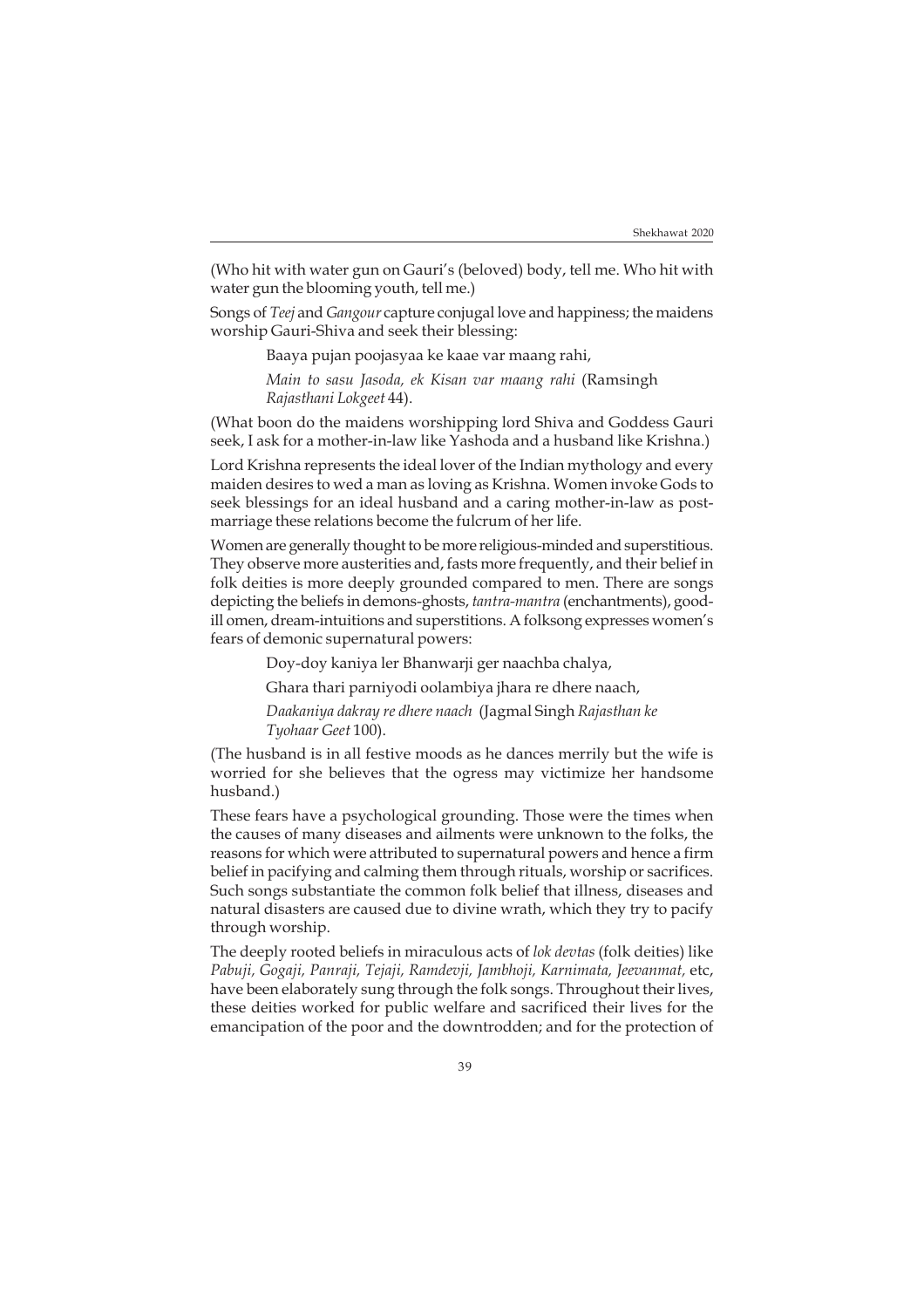the wildlife, particularly the cows. The songs devoted to local deities present them as protectors of life, who mitigate the sufferings of people in the hostile ecological environment, bring rains, cultivate greenery and ensure a livelihood for the common people. Women strongly believe that whenever they confront any problem, folk deities would come to their rescue. A woman complains to *Bhairuji*:

Ubhi Gujarki de che olambha

Mhara rewar mine kariyo ujar

Baadh batuni jhadi todh gaya

Le gaya amarya bok

*Ji Bheru aavo kyuni kai ghada padhrahya* (Chundawat *Rajasthan ke Sanskritic Lokgeet* 6).

(Gujri (a woman of Gujar community) complains, my cattle has been destroyed. The fence is dismantled and thorny shrub has been cut. Also the eternal He-goat has been taken away, why are you not coming Bheruji for help, why this delay.)

The deity-devotee relationship in the elite culture is that of master and a servant but in folk culture they share a friendly relationship, as is apparent from the above folksong. "Folk versions embody, domesticate, and humanize the gods" (Ramanujan 22). Therefore, in contrast to classical deities, folk deities depicted in the folksongs sneeze, sweat, menstruate, lactate and give intrauterine birth.

Rajasthan is identified as a land of brave warriors and the women pride themselves in bearing brave sons. Through folksongs not only is the state's saga of sacrifice, duty and chivalry rendered but the desire of mothers to inculcate these values in their children highlighted. The lullaby that a mother sings while breast feeding her infant depicts this desire:

Baalo godi doodho change doodh chungavat boli yu,

*Dhole pay par kayartaro, kalo daag mat layetu* (Jagmal Singh *Rajasthani Lokgeeton ke Vivid Roop* 99).

(You are drinking pure white milk; don't ever stain it with cowardice.)

In the folk culture, familial relationships are valued more than anything else. Rajasthani folk songs are a treasure trove for those interested in study of interpersonal relations. There is a polychromatic range of Indian denominations for relationships - *dada-dadi* (paternal grandfathergrandmother), *nana-nani* (maternal grandfather-grandmother), *mata-pita* (mother-father), *beta-beti* (son-daughter), *tau-tai* (elder paternal uncle-aunt), *chacha-chachi* (younger paternal uncle-aunt)*, mama-mami* (maternal uncle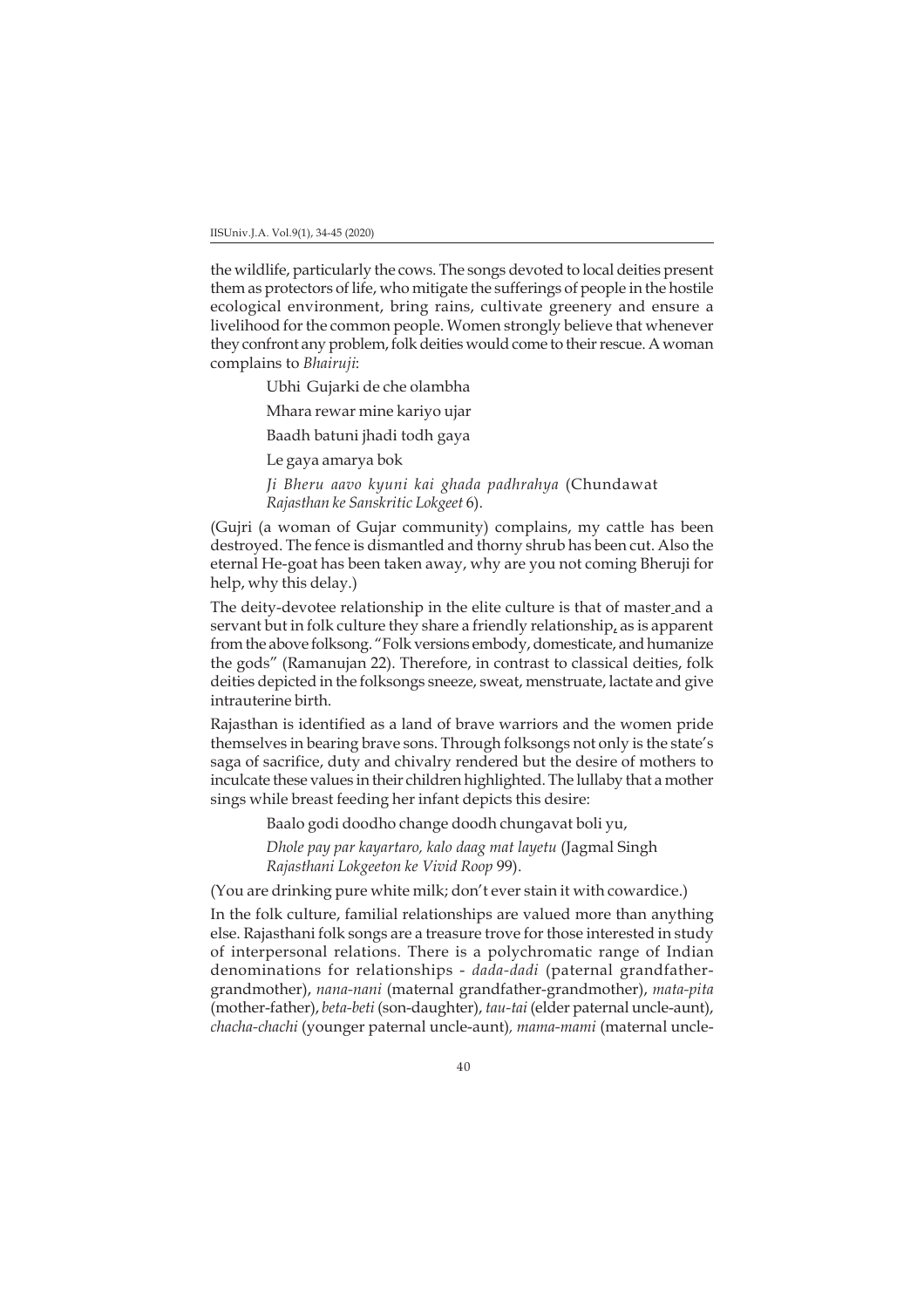aunt), *bhai-bhabhi* (brother and his wife), *behan-behanoi* (sister and her husband), *sas-sasur* (mother-in-law-father-in-law), *bahu-damad* (daughterin-law and son-in-law), *jeth-jethani* (elder brother-in-law and his wife), *devardevrani* (younder brother-in-law and his wife), *nanad-nandoi* (husband's sister and her husband),etc., which lack western equivalence. The relations between family members depict strong paradoxes. Some folk songs capture the joy of togetherness and the strong family ties strengthened with the feelings of love, compassion, caring and sharing; while others sing of soured relations and family conflicts. Joint family system still persists in folk culture and together they celebrate the joys of festivals and mourn the loss of life or fortune. There are songs celebrating the uniqueness and highlighting the love that strengthens these relations, as in *Badhavo*, the female singer equates her family members to precious jewels:

Mhara susaroji sono solmo

Mhara sasuji arth bhandar

Mhara jethsa bajubandh serakha

Bhabhisa ho bajubandhri lumbh

*Saheliyaae ambo moriyo* (Chundawat *Rajasthan ke Sanskritic Lokgeet 2*).

(My father-in-law is made of gold; my mother-in law is a stock of wealth. My brother-in-law is *bajubandh* (a jewel); my sister-in-law is the embellishment of bajubandh.)

The singer equates her family members to valuables and is all praises for them. This song lays emphasis on the importance of each family member in one's life and brings out that the real worth of life lies in celebrating the festival called life in the company of loved ones. Contrarily, practices like polygamy accentuate conflicts within the family. Co-wives in the folk culture do not act like sisters as in classical convention but are staunch rivals to each other. The families witness matrilineal conflicts because of the power politics between women. The women folk in the family coming from different social status and backgrounds compete with each other for control over the household. The most common conflicts are between mothers-in-law and daughters-in-law. The daughter-in-law urges her mother-in-law:

Sasu gaal mat kadh parikar de,

*Parikar de mhane, nyarikar de* (Yojna Sharma *Rajasthani Lokgeeto ki Sanrachana* 20).

(Mother-in-law don't rebuke me, permit me to establish a separate household.)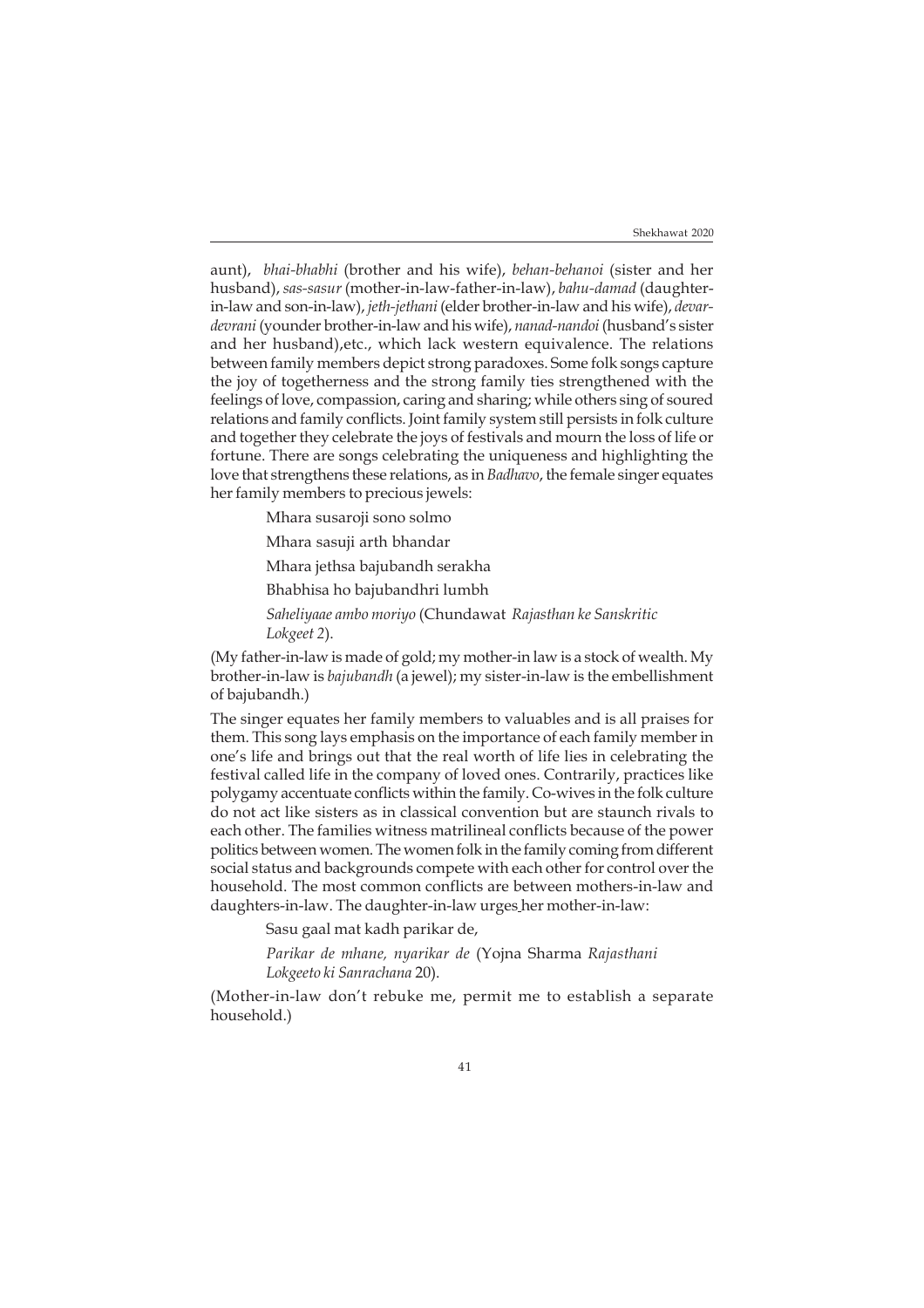The ethos of the state coupled with patriarchy has increased the vulnerability of women to physical and mental pains, there are songs deeply soaked in psycho-physical pains of women. Such folksongs are a pan-Indian phenomenon. If not in public, at least in their private spaces, the women across the nation have candidly expressed through these songs the wronged selfhood imposed on them. The women have been affected by social malaises more than men; child marriages, mismatched marriages, female foeticide and female infanticide have had a deep impact on their psyche. In addition to this, the discriminatory practices in the families have broken their hearts further. A folksong expresses this agony:

Aura ne maa ghapsa ghapsa khand

Mane ae maa chamthi lunki.

Aura ne ae maa pali pali ghee,

*Mane maa mariyo telko* (Jagmal Singh *Rajasthan Lok Geeton ke Vivid Roop* 47).

(To others, mother gives a fistful of sugar, to me a pinch of salt. To others, mother gives lots of ghee, to me a little oil.)

This song brings out the discriminatory practice in distribution of edibles, the female members of the family are given poor and substandard diets making them under nourished. Such songs are also testimony of the fact that in India, women have been exploited by women more than men. Bande quotes a Kangra folksong with similar theme:

> *Chhalian di roti ni amma, Khane jo dende, Hathi dende fafru da saag, Ammaji main naiyyu basna* (The female voice in folklore).

(The singer complains that her in-laws give her coarse bread to eat with a vegetable made of wild grass so she is reluctant to go to her in-laws' place.)

Folk songs offer a very powerful medium for the study of women's psyche. Anthropological researches have established that fundamental categories of thought and subconscious ideas differ significantly across cultures and genders. This inference is greatly supported by the idea of context sensitivity of cultures. Folk songs are documents to study the conflicts, clashes, fears, anxieties, desires, emotion and other ideas that trickle women's subconscious. Women have used these songs to express their repressed wishes and suppressed erotic desires. A woman sings: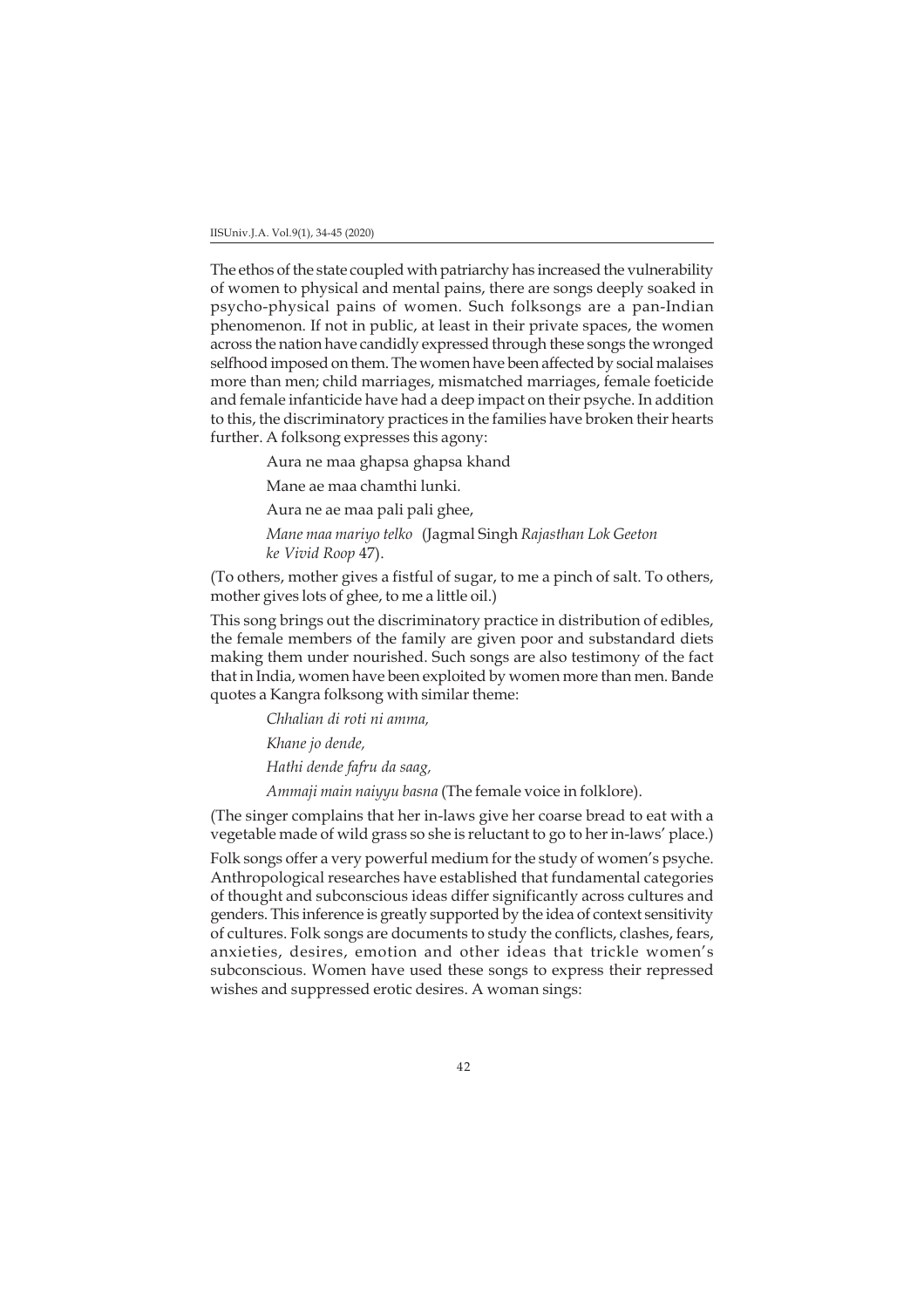### Bhila Rana Abu re javo toh re

*Mhare kachi ne paki keri laavo re* (Chundawat *Rajasthan ke Sanskritic Lok Geet*111)

(Bheel Raja, when you go to Abu Mountain, bring me some raw and ripe mango.)

Mango here symbolise the repressed wishes of the singer. Likewise, the hyperbolic presentations, the luxurious lifestyle and the bounty of wealth depicted through folksongs are not due to error of facts but symbolic representation of the repressed desires. Unlike the classical literature, where the thoughts and acts of women are governed by the Freudian ideal *ego* and *super-ego*, the singers of folksongs seem to be under control of their *id.* Folksongs contain the suppressed sexual desires of women, which otherwise remain unexpressed due to social constraints. The singer suggestively expresses her sexual desires to her younger brother-in-law:

Char char balda ki Jodi dhana maye ubi

Dheere haankh re devaruya bhabhi paanat me ubi

Bajra ka khet me paanat karta bhago re kanto

*Meetho lage re devariya thari naad ro santho* (Jagmal Singh *Rajasthani Lokgeeton ke Vivid Roop*71).

(Four pair of animals stands in the field. Brother- in- law, slow down the speed, your sister-in-law stands in the field. A thorn pricks while working in millet fields, brother-in-law your movement of neck is so sweet.)

The song symbolically expresses the extra-marital affairs of the singer with her brother-in-law. The word *meetho* meaning sweet has reference to the enjoyment of sexual act. In women's folksongs food metaphorically refers to sex. Ramanujan observes in this regard, "Food is a frequent metaphor for sex…..Sanskrit, root *bhuj* means both 'to eat' and 'to enjoy sex'" (88-89). Govind Agrawal quotes Jagmal Singh, who observes that this song documents the extra marital relations prevalent in the folk society between *bhabhi* (sister-in-law) and *devar* (younger brother-in-law) (71). Folksongs are therefore, therapeutic; they act as safety value for the release of feelings which might otherwise cause psychological disorders. Bronner, quotes Dundes who observes, "the interpretation of symbols lodged within folkloric performances were a result of folklore serving the function of a socially sanctioned outlet for suppressed wishes and anxieties" (54).

Women have symbolically used folk songs as a tool to release hostilities, to diffuse anger, resist ill treatment, register disapproval, voice their self, protest subjugation and challenge the dominant discourse. They have also used the invectives of humour and satire to register their resistance to the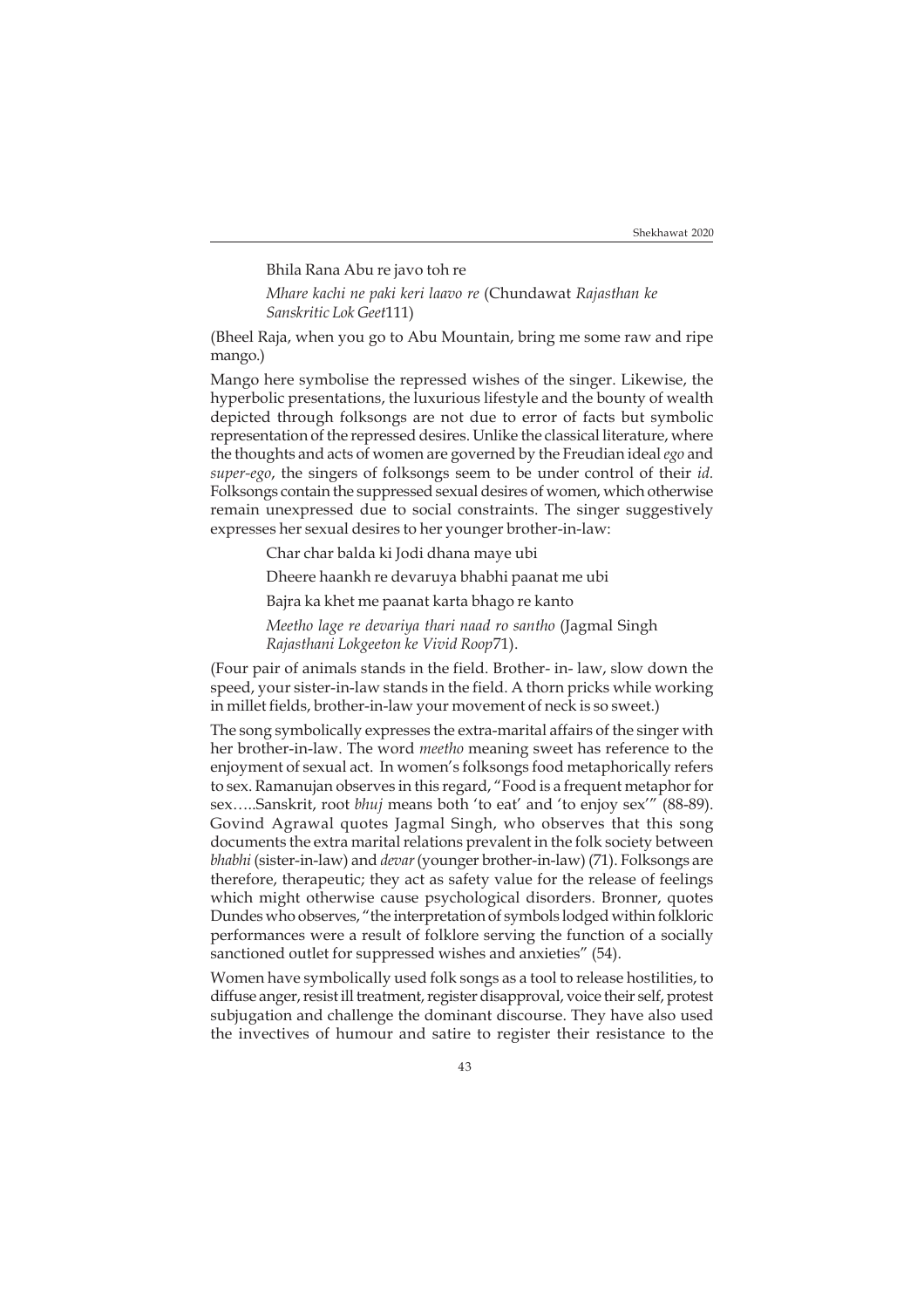hegemonic powers of the family. Bande observes, "These songs or tales have evolved over the years, subtle modes of resistance to hegemonic forms of traditional hierarchy." She further writes, "These folk songs are some of the ways women have derived to mock convention and the dominant discourse of patriarchy. Their narrative potency lies in their ability to satirize the surroundings without hurting directly. Humour thus becomes an effective tool of resistance" (The female voices in folk lore). In a folksong the power figures of the family represented by *bhuva* (father's sister) and *fufa* (*bhuva*'s husband) are mocked at:

> *Haando dhovan fufo manga jhadu devan bhuva* (Ramsingh *Rajasthani Lokgeet* 45).

(*Fufa* who cleans cauldrons and *bhuva* who wipes the floor is sought for.)

Apart from solo singing in private spaces, group singing by women in private as well as public domain, not only has aesthetic appeal but other important functions also. Sometimes women sing in groups while working in fields or doing day-to-day domestic chores. Group singing lessens the fatigue of the women who perform vigorous domestic chores and make their task an enjoyable experience for them (Satyendra 31). The women steal time from their busy working schedule and assemble to celebrate an occasion/ festival, they sing and dance to break the monotony of incessant labour and to refresh and revitalize their body and mind. Folk songs are therefore, vital for the physical and mental health of women.

Women have used folksongs as a medium to speak their mind and heart. The folksongs of women's private spaces contain strong voices of resistance to hegemonic powers, candid expression of their repressed wishes and suppressed sexual desires, an appeal for social inclusiveness and disapproval for exploitative and discriminatory practices. As a therapeutic tool folksongs have also been used for emotional release and for refreshing the mind. As a medium of narrating identities the folksongs have projected the injured selves of women and brought to limelight the marginalized status of women. These songs strongly advocate for gender equality. Through these songs the women across the nation have shared their voices of consent and dissent over shared issues; hence folksongs stand for the unity of women. Apart from being empathy-generating tools, these songs can be used as an effective means of gender sensitization in the boys of young age.

## **Works Cited**

Agrawal, Govind, ed. *Rajasthani Lokgeet*. Churu: Lok Sanskriti Shodh Sansthan Nagarshree Churu Trust, 2013.